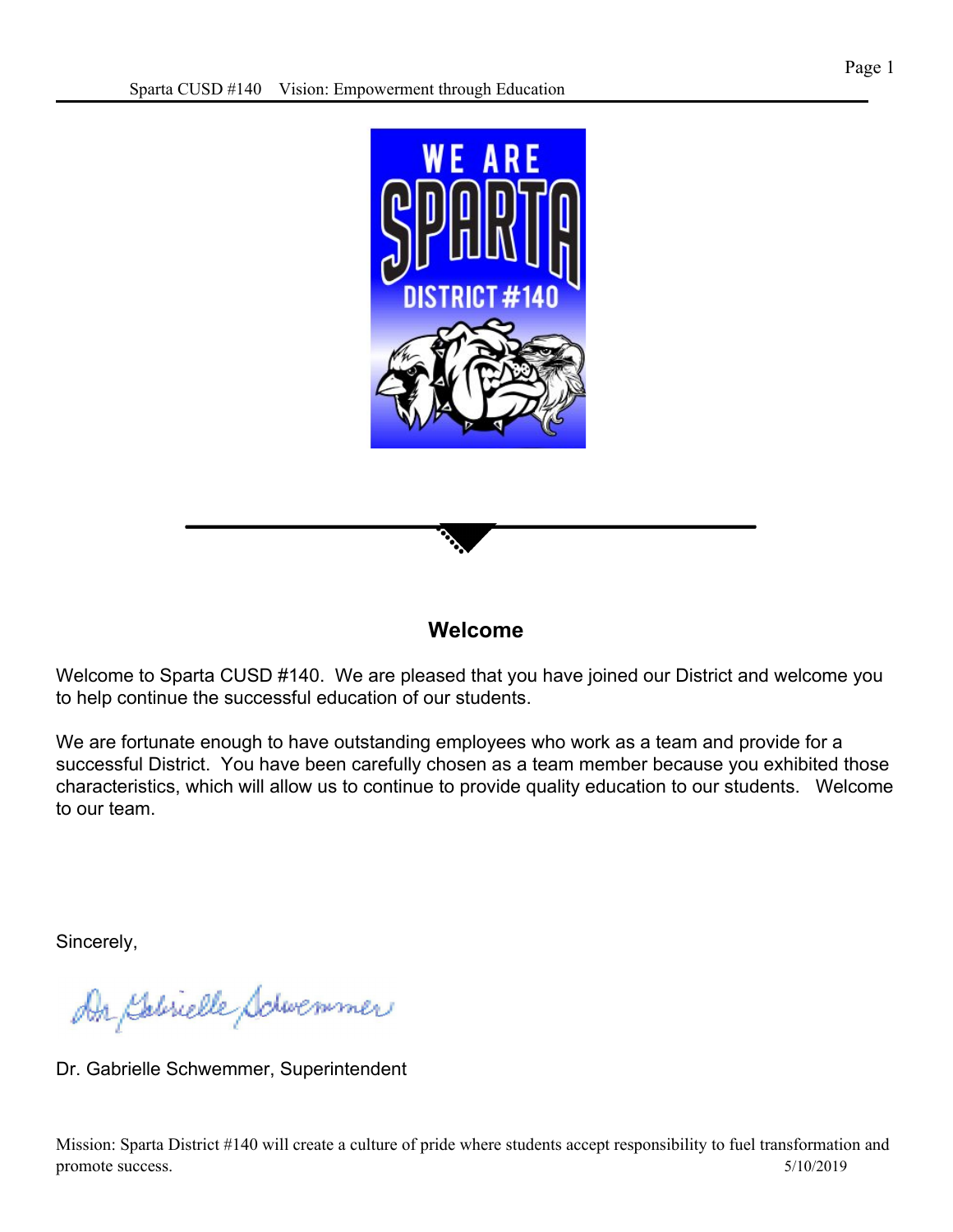### **DISTRICT POLICIES**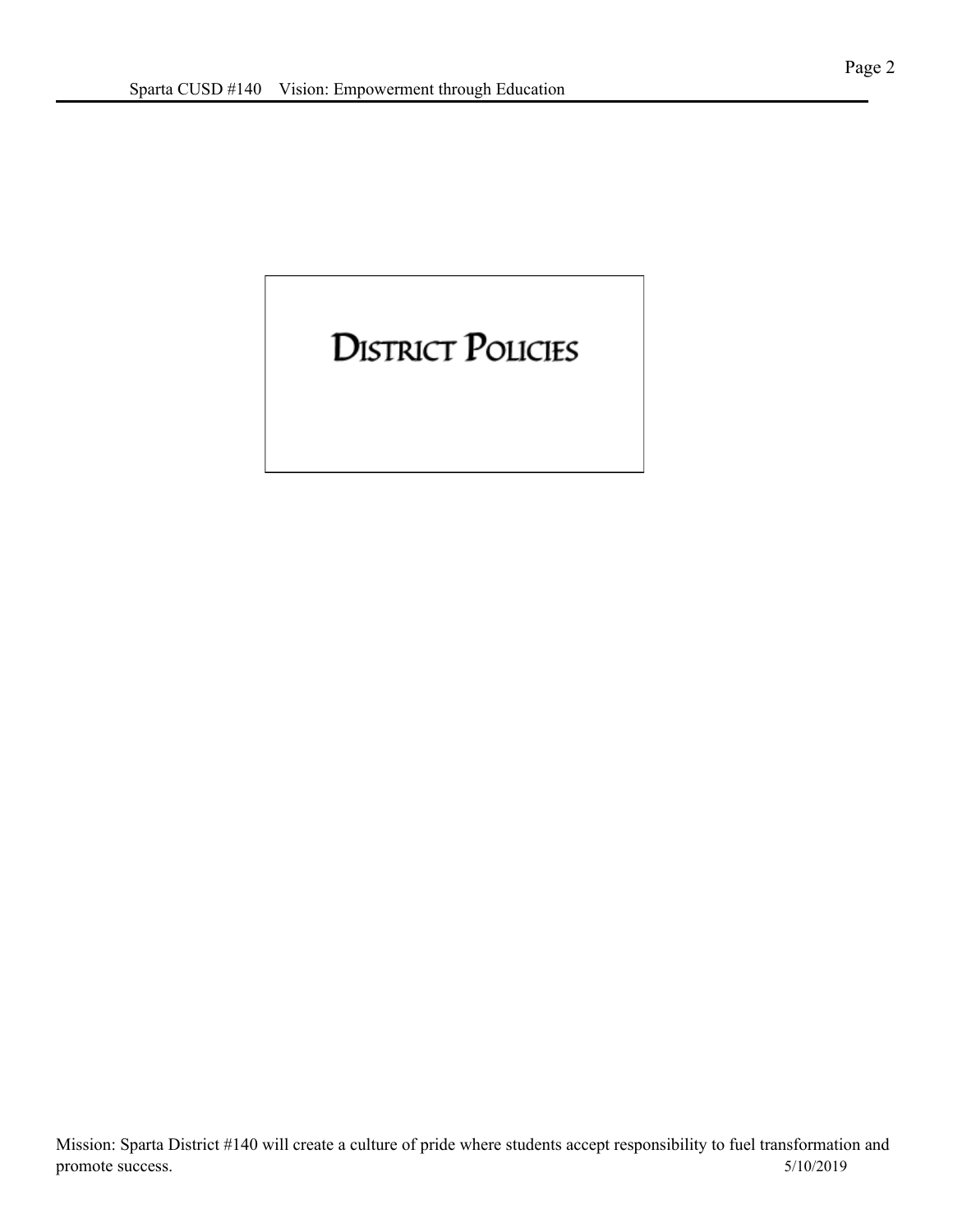#### **District Policies**

#### **Contract Language**

There is an agreement between **Sparta CUSD #140 and Sparta Education Association and Sparta Service Employees.** The Association distributes copies of the agreement. Members are responsible to become familiar with the information in the contract. Nothing in this employee handbook shall supersede Federal or State law and/or collective bargaining agreements.

Please reference the school board policies listed throughout this employee handbook on the district's website.

**Equal Employment Opportunity and Minority Recruitment (5:10)**

**Workplace Harassment Prohibited (5:20)**

**Abused and Neglected Child Reporting (5:90)**

**Education of Homeless Children (6:140)**

**Release During School Hours (7:90)**

**Student Records (7:340)**

#### **Fingerprinting and Criminal Background Checking Policy**

The Superintendent or designee shall ensure that a fingerprint-based criminal history records check and a check of the Statewide Sex Offender Database and Statewide Child Murderer and Violent Offender Against Youth Database are performed on each employee as required by School Code. A copy of the record of convictions obtained from the Illinois State Police may be provided by the District to the applicant and the Superintendent or designee shall notify the applicant if the applicant is identified in either database. Any information concerning the record of convictions obtained by the District shall be confidential and may only be transmitted or shared with the President of the School Board, Superintendent or his designee, Regional Superintendent, State Superintendent, State Teacher Certification Board, or any other person necessary to the hiring decision.

The District retains the right to not employ or to discharge any employee who makes any false or misleading statement on, or omits facts from, his or her employment application or documents, if there is any criminal history records check, Statewide Sex Offender Database check, Statewide Child Murderer and Violent Offender Against Youth Database check, or background investigation, or if the District is prohibited from employing the employee under Section 10-21.9 of the Illinois School Code.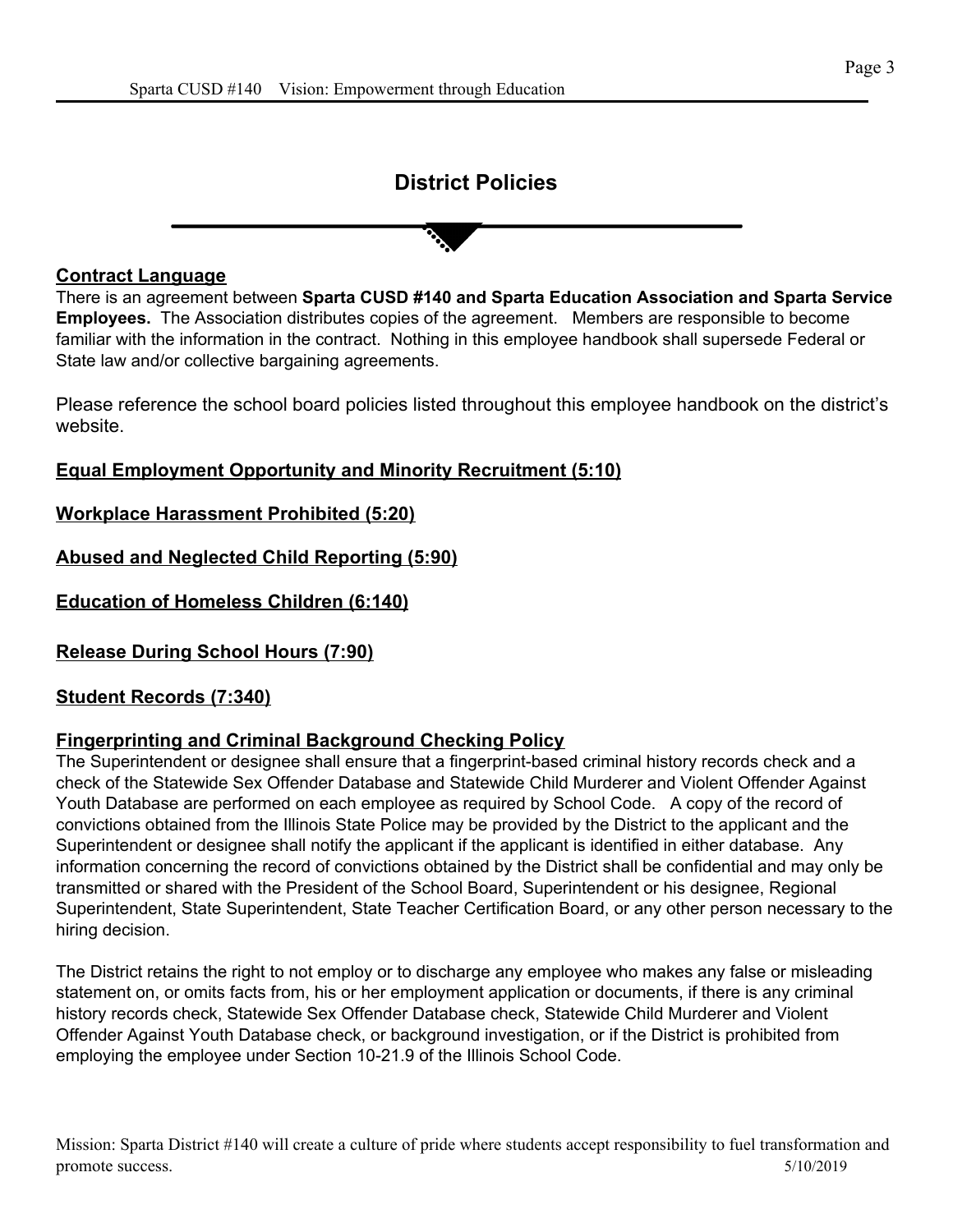#### **Accident Reporting and Investigation**

Employees must report any accident or injury to their building administrator immediately following the accident or injury. Employees will assist in completing an accident/injury report and update administration regarding recovery from accidents or injuries following doctor visits. The Administration will investigate all accidents and injuries and report to the Superintendent efforts to prevent any further accidents and injuries.

#### **Drug and Alcohol Free Workplace (5:50)**

#### Drug and Alcohol Testing

To support the policy of a drug and alcohol free workplace, testing for alcohol, drugs & chemical substances may be required under the following circumstances:

#### (1) Pre-Employment

As part of the application process. No applicant testing positive will be employed. This includes all applicants for employment and re-employment, whether for temporary, part-time or full-time positions.

#### (2) Post-Accident

After a work-related accident where judgment, coordination or physical or mental ability may have been impaired.

#### (3) Reasonable Suspicion

Whenever the District has reasonable suspicion to believe an employee has consumed or used or is under the influence of alcohol, illegal drugs, a controlled substance, or cannabis during the course of the work day. Supervisory personnel shall ascertain whether reasonable suspicion exists and document the basis for any reasonable suspicion prior to testing. The employee shall be provided a copy of the basis for any reasonable suspicion.

#### (4) Periodic or Random

On an unannounced and random basis for those working in a safety sensitive position.

#### **Public Information Process**

The Principal and Superintendent are the public relations officers of the school. Contacts with the media should be routed through the Principal first and then the Superintendent. If a member of the media contacts an employee about a school related issue, the Principal and/or Superintendent should be informed.

#### **Responsibilities Concerning Internal Information (5:130)**

#### **Solicitation and Distribution**

Employees may not solicit or distribute literature concerning outside events or activities during the employee's working time or the working time of any employee. (Working time does not include lunch periods, work breaks, or any periods in which employees are not on duty). In addition, the posting of written solicitations or literature on District bulletin boards is restricted. These bulletin boards display important information and employees should consult them frequently for: Employee Announcements, Internal Memoranda, Job Openings, Organization Announcements, Payday Notice, Worker's Compensation Insurance information, etc. If employees have a message of interest to the workplace, they may submit it to administration for approval.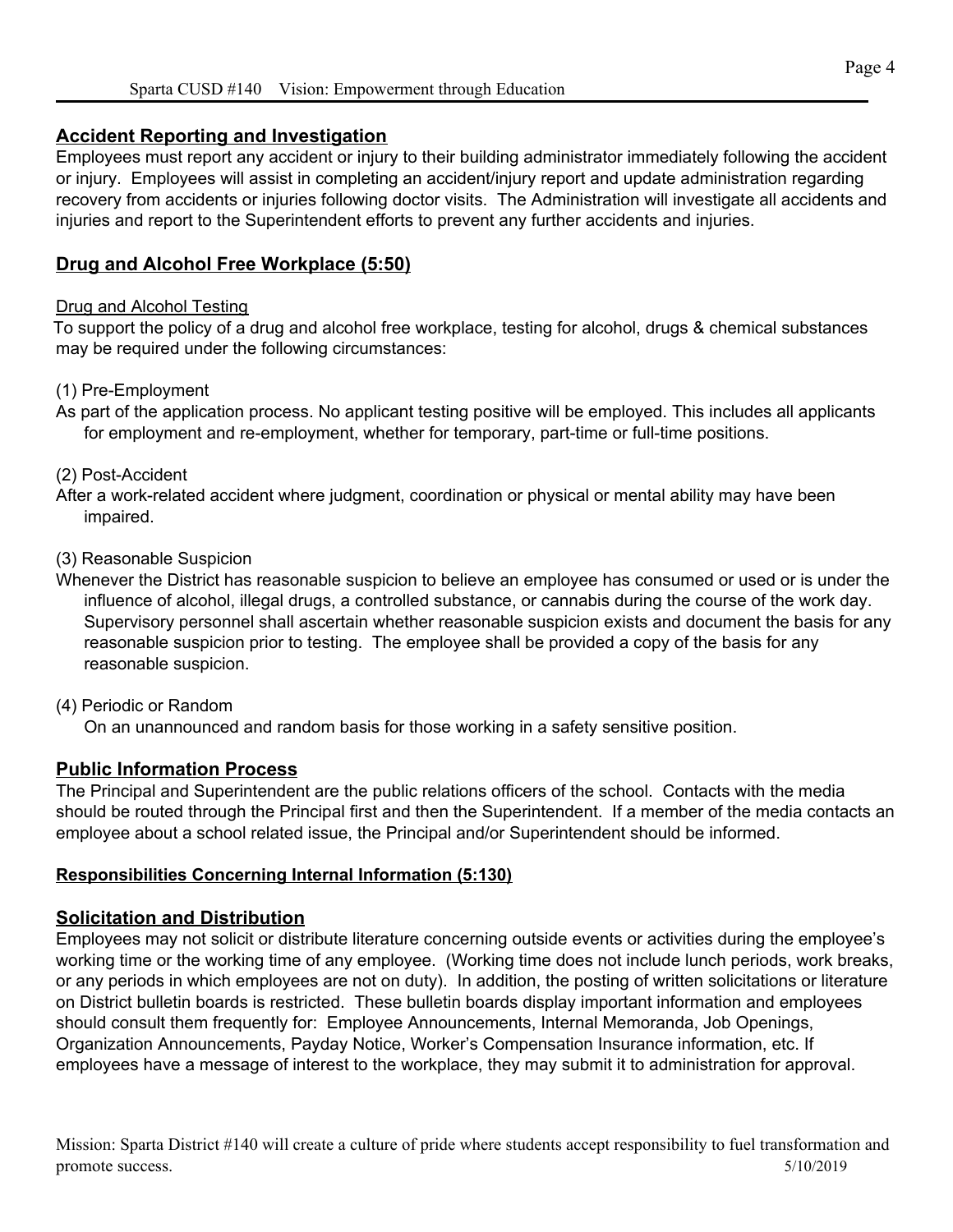#### **Ethics (5:120)**

#### **Tobacco**

In keeping with Sparta CUSD #140's intent to provide a safe and healthful work environment and in compliance with the Illinois School Code and Smoke-Free Illinois Act, smoking is *prohibited* in all school buildings, vehicles used for school purposes, and school property. Further, the use of tobacco is prohibited on school property by any employee, student, or other person when such property is being used for any school purposes. "School purposes" include but are not limited to all events or activities or other use of school property that the Board or school officials authorize or permit on school property, including without limitation all interscholastic or extracurricular athletic, academic, or other events sponsored by the Board or in which pupils of the District participate. "Tobacco" shall mean cigarette, cigar, or tobacco in any other form, including smokeless tobacco which is any loose, cut, shredded, ground, powdered, compressed or leaf tobacco that is intended to be placed in the mouth without being smoked.

*This policy applies equally to all employees and visitors.*

#### **Access to Electronic Networks (6:235)**

#### **Personal Technology and Social Media; Usage and Conduct (5:125)**

#### **Use of Technical Resources**

Sparta CUSD #140 maintains photocopiers, facsimile machines, and printers. Utilization of these technical resources is not to be conducted in any way that may be disruptive to Sparta CUSD #140 operations or in violation of Sparta CUSD #140 policy or law.

Sparta CUSD #140 technical resources are provided exclusively to assist in the conduct of the District's business; however, occasional use of technical resources for personal purposes is permissible so long as it does not interfere with business or the employee's assigned duties, is not related to outside school business activities, does not conflict the District's policy or law, and is approved by the building principal.

Information sent and stored on facsimile machines is the property of Sparta CUSD #140. By using the District's technical resources, all individuals knowingly and voluntarily consent to their usage being monitored and acknowledge the District's right to conduct such monitoring. Individuals should not expect that facsimile transmissions are confidential or private, and should be aware that all types of business records are subject to inspection, review, or disclosure without prior notice for any business purpose or as required by law. In general, these communications are treated no differently than any other business record or correspondence, and may be used in administrative, judicial, or other proceedings.

#### **Schedules & Employment Year (5:300)**

#### **Public Relations and Telephone Calls**

It is important that District phones be kept clear for District business. Personal calls are acceptable; however, proper discretion is advised. First impressions are very important and when answering the phone employees shall greet the caller with "Good Morning or Good Afternoon, **Sparta CUSD #140**, John/Jane Doe speaking."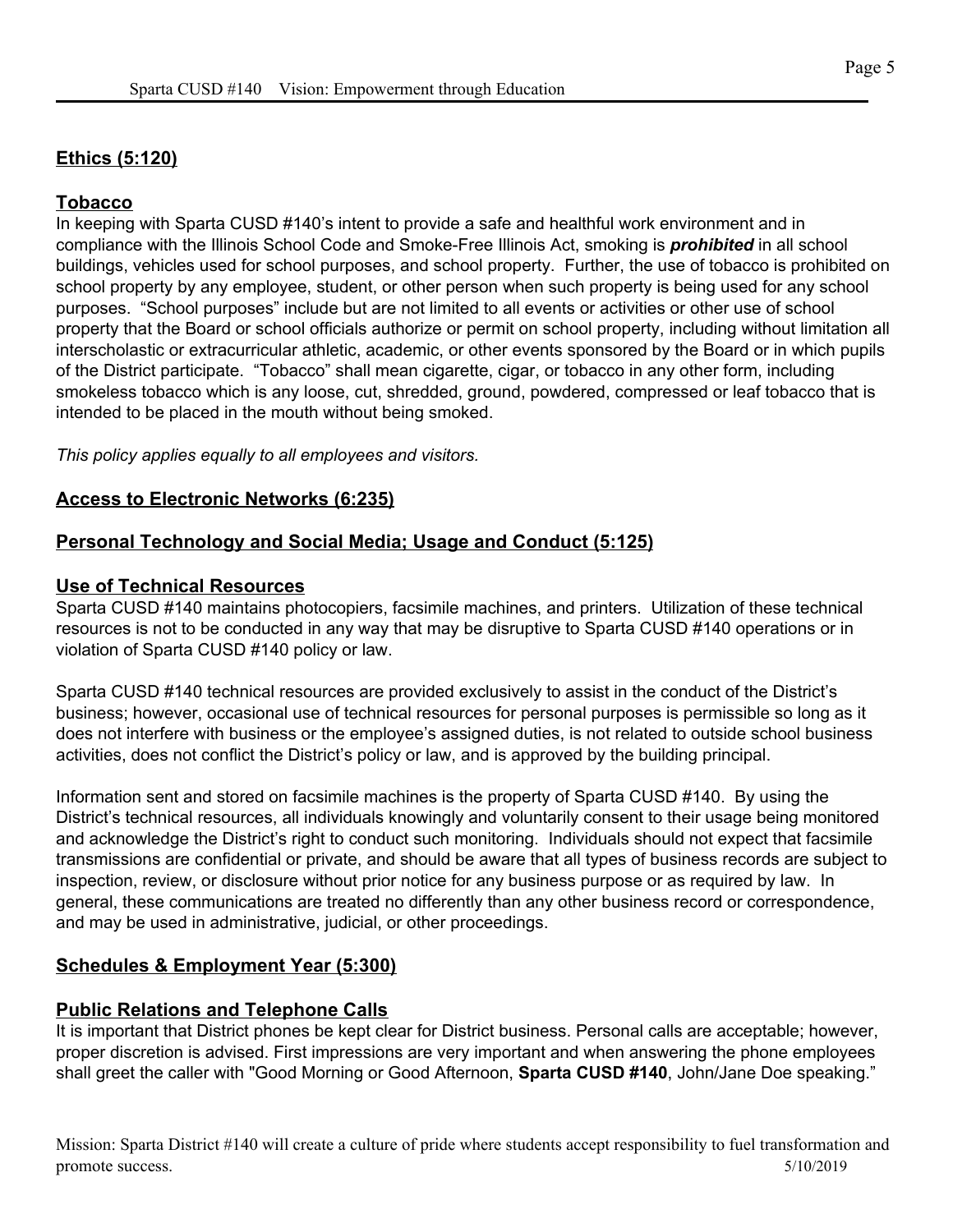Employees who answer the phone should do so promptly and in a businesslike manner. Employees will be held responsible for paying for all non-business-related long distance phone calls.

#### **Cellular Phone Policy**

This policy outlines the use of personal cell phones at work, the personal use of District cell phones and the safe use of cell phones by employees. This policy applies to phone calls, text messaging, pictures, etc.

#### Personal Cellular Phones

While at work employees are expected to exercise the same discretion in using personal cellular phones as is expected for the use of District phones. Excessive personal calls during the workday, regardless of the phone used, can interfere with employee productivity and be distracting to others. Employees are therefore encouraged to make personal calls on non-work time where possible and to ensure that friends and family members are aware of the District's policy. Flexibility will be provided in circumstances demanding immediate attention.

The District will not be liable for the loss of personal cellular phones brought into the workplace.

#### Personal Use of District-Provided Cellular Phones

Where job responsibilities or District needs demand immediate access to an employee, the District may issue a District cell phone to an employee for District-related communications. In order to protect the employee from incurring a tax liability for the personal use of this equipment, employees will be required to reimburse the District for any personal calls on a District issued cell phone. Phone logs will be audited regularly to ensure compliance with this policy.

#### Safety Issues for Cellular Phone Use

When using cell phones and other portable devices, employees are expected to observe all relevant state and Federal Laws. This would include laws requiring hands-free devices or prohibiting text messaging while driving. Employees are expected to stop driving before conducting business electronically or are expected to use hands-free devices while driving. District owned electronic devices may be monitored to ensure compliance with the policy.

Employees whose job responsibilities do not specifically include driving as an essential function, but who are issued a cell phone for business use, are also expected to abide by the provisions above. Under no circumstances are employees allowed to place themselves at risk to fulfill business needs.

Employees who are charged with traffic violations resulting from the use of their phone while driving will be solely responsible for all liabilities that result from such actions. (Violations of this policy will be subject to discipline up to and including termination.)

#### **District Tools and Equipment**

The District may supply all equipment, tools, or other items to assist in the performance of duties. All items shall be collected at the end of the workday and returned to their proper location.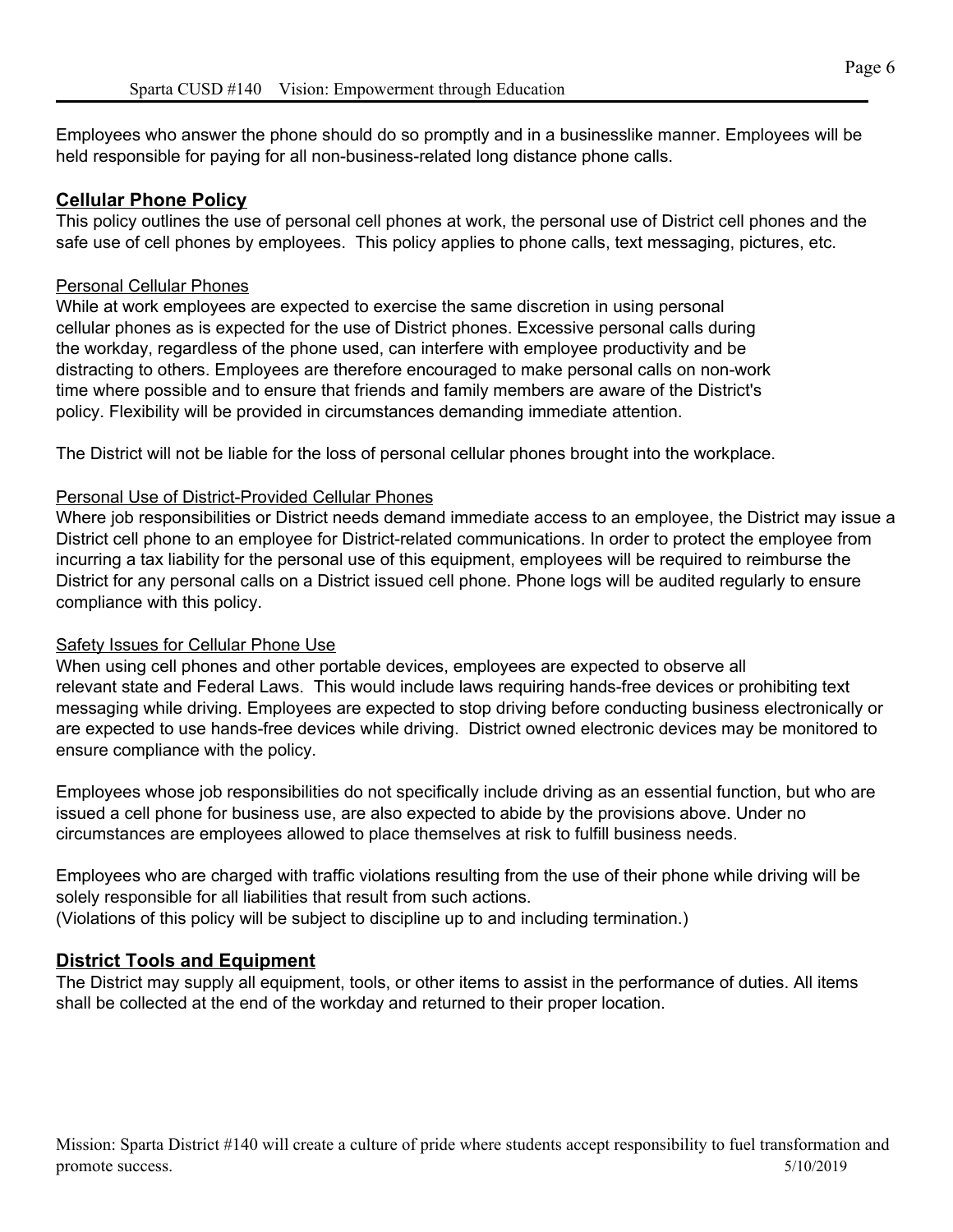#### **District Vehicles**

All employees must get authorization to use District vehicles. When using District vehicles, employees must follow all state and Federal laws. Employees shall pay any tickets in violation of the law. An employee must agree to pre-employment and regular checks of MVR and are required to maintain a good driving record in order to drive District vehicles.

#### **Parking**

All employees shall park on District premises in a designated area. Employees will refrain from parking in designated visitor parking and handicap parking spaces.

#### **Dress Standards**

The District's image is reflected in employees' dress and appearance which must not disrupt the educational process, interfere with the maintenance of a positive teaching/learning climate, or compromise reasonable standards of health, safety, or decency. Good grooming and tasteful attire is essential.

#### **Please see specific department's uniform and personal appearance guidelines.**

#### **Communicable and Chronic Infectious Disease (5:40)**

#### **Bloodborne Pathogens**

The District recognizes the potential risk its staff has to accidental occupational exposure to bloodborne pathogens and desires to educate and protect employees to minimize the possibility of exposure. The Bloodborne Pathogens Exposure Control Plan contains specific information regarding the District's policies and procedures.

All employees of the District are instructed as to the correct handling of body fluids and tissue. All positions in the District have been categorized into classifications to determine the likelihood of occupational exposure to blood, body fluids or tissue from other people. Classification I employees hold positions in which required tasks routinely involve a potential for that exposure. These employees and all others who are involved in an exposure incident are entitled to receive vaccinations for Hepatitis B at the District's expense. Classification I employees receive a handbook and appropriate cleanup materials to properly handle incidents.

#### **Administering Medicines to Students (7:270)**

#### **Visitors to and Conduct on School Property (8:30)**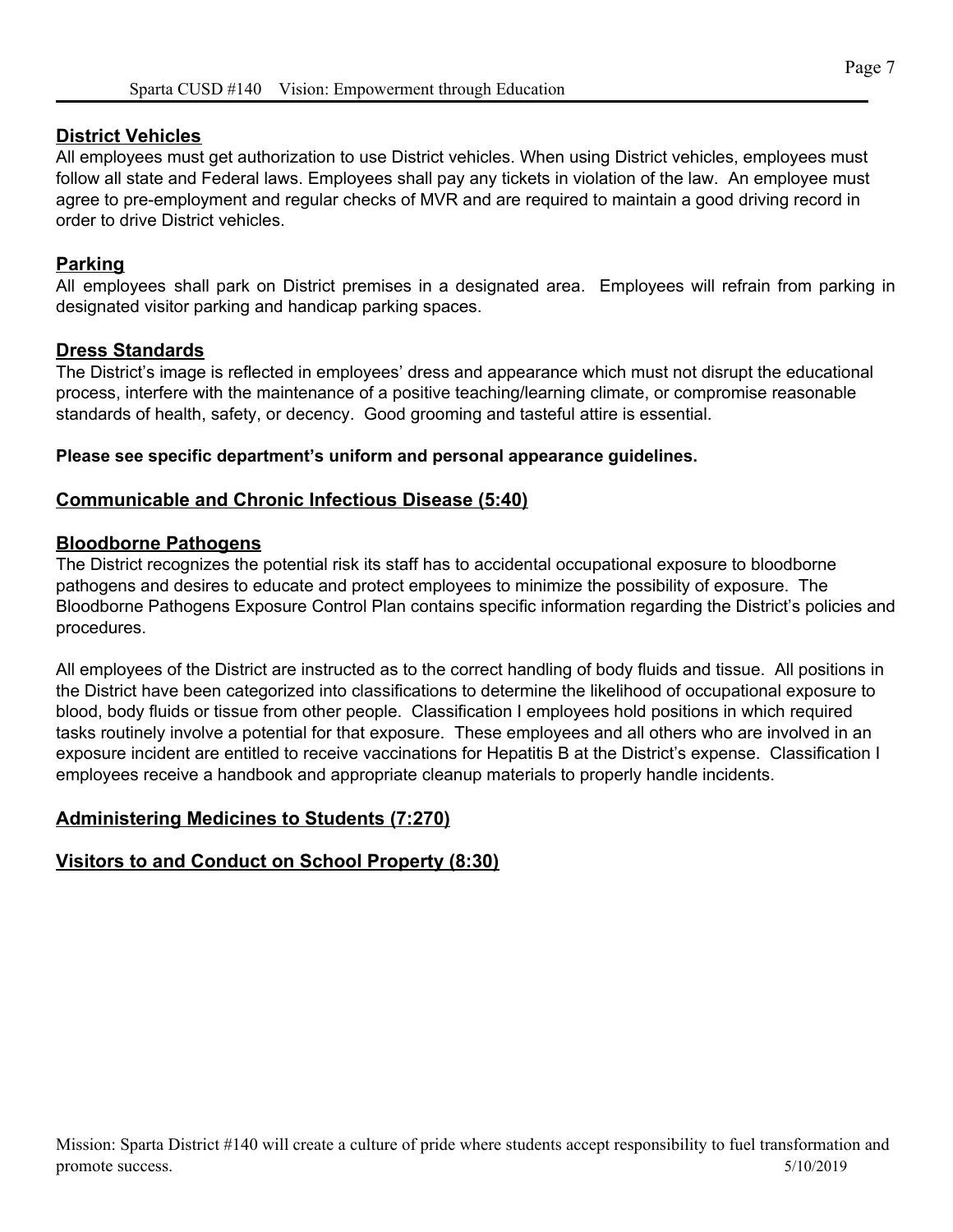# Employment<br>Status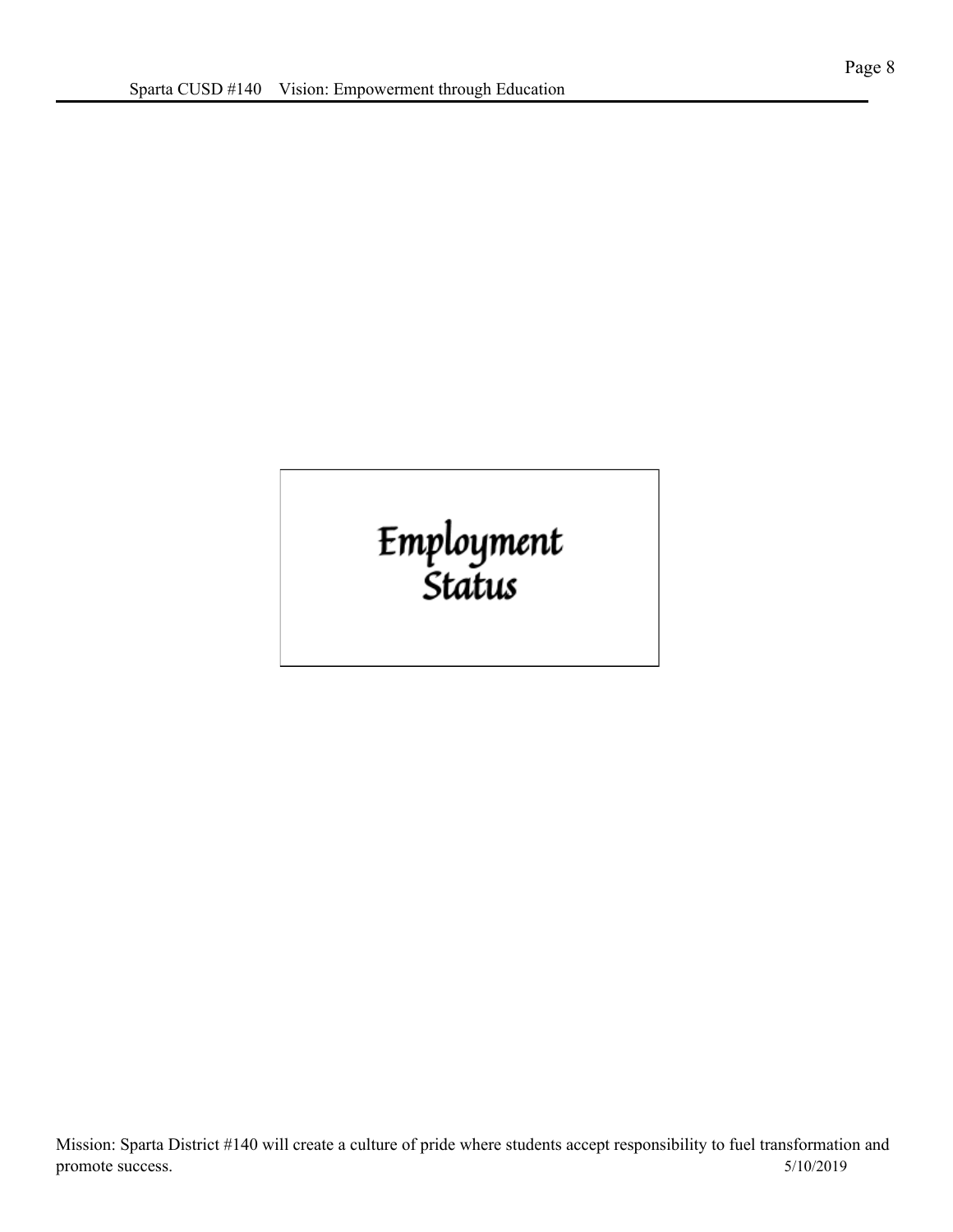#### **Employment Status**

#### **Teacher Qualifications (5:190)**

#### **Duties & Qualifications (5:280)**

During evaluation year, lesson plans are expected to be submitted to building principal the last school day prior to the week of teaching. Grades need to be entered by the last school day of the week. Parents of students with grades of a D or F need to be contacted by the teacher immediately. Teachers will not enter a grade of zero in the case of a student absence. During assemblies, teachers must sit amongst their class. During passing periods, teachers must be present in the hallways. Communication of events must be posted on the Building Google Calendar.

#### **Compliance with the Fair Labor Standards Act (5:35)**

#### **Employment Termination and Suspensions (5:290)**

#### **Reporting Absences & Attendance**

To maintain a productive work environment, the District expects employees to be reliable and to be punctual in reporting for scheduled work. Absenteeism and tardiness place a burden on other employees and on the District. Absences are to be reported to Aesop (SHS/SLS) as soon as planned. In the rare instances when employees cannot avoid being late to work or are unable to work as scheduled, they are required to notify the appropriate person at each school (SHS- Mr. Beckley; SLS- Cathy Presswoodt; EAC- Mrs. Schlueter) as soon as possible before they are scheduled to work. Lesson plans must be available for substitutes prior to the absence.

Poor attendance and excessive tardiness are disruptive. Either may lead to disciplinary action, up to and including discharge. Absence of three working days without reporting will be considered a voluntary resignation.

#### **Employment Record/Employee Status Changes**

Any changes in name, address, phone numbers, marital status, and persons to be contacted in case of an emergency must to be turned into the Unit Office as soon as possible in order to keep employment records current.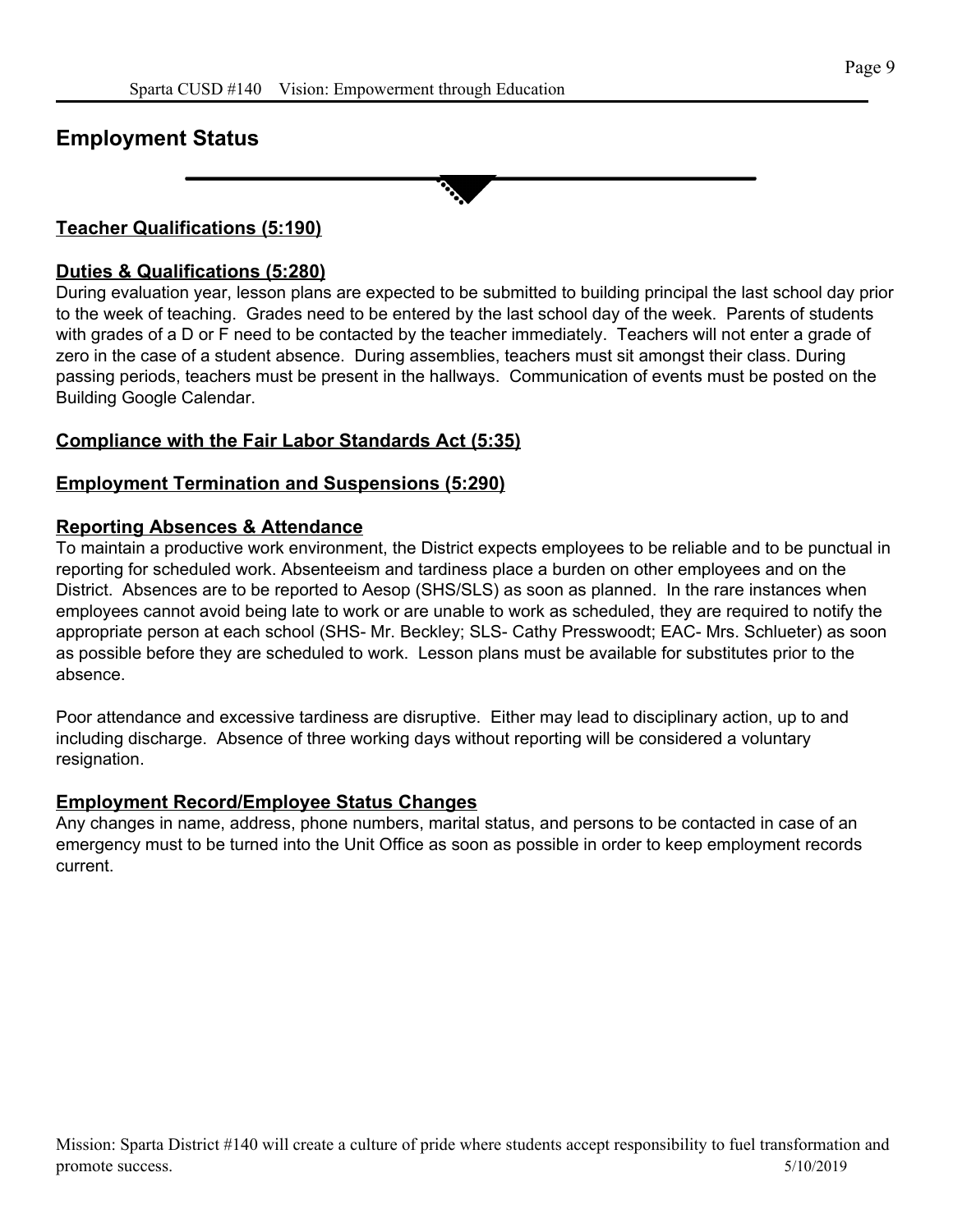## Benefits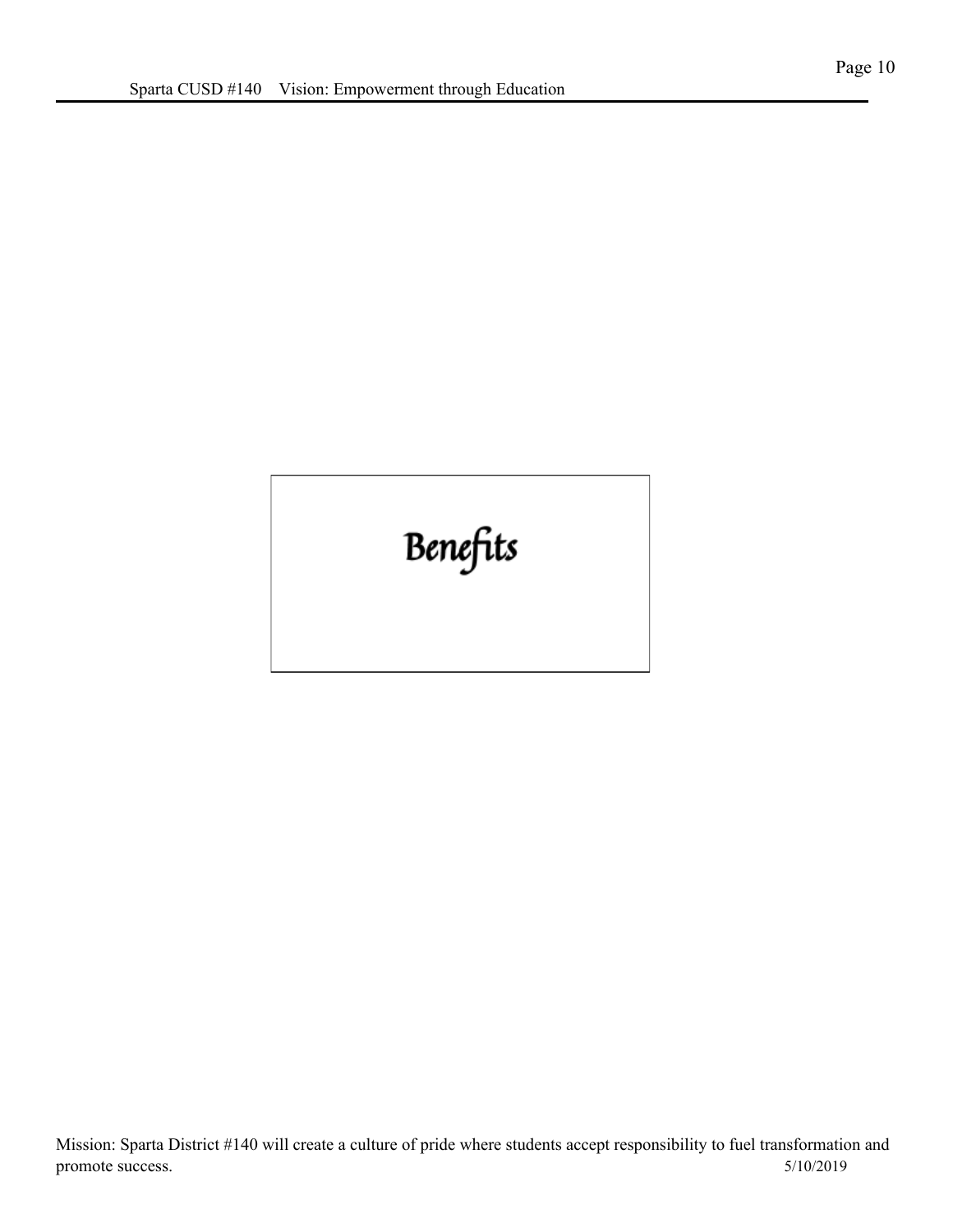



#### **COBRA Insurance**

The Consolidated Omnibus Budget Reconciliation Act (COBRA) gives employees and their dependents (qualified beneficiaries) the opportunity to continue health insurance coverage under the District's health plan when a "qualifying event" would normally result in the loss of eligibility. Some common qualifying events are resignation, termination of employment, or death of an employee; a reduction in an employee's hours or a leave of absence; an employee's divorce or legal separation; or a dependent child who no longer meets eligibility requirements.

Under COBRA, the employee or beneficiary pays the full cost of coverage of the group rates plus administration fee.

The District provides each eligible employee with a written notice describing rights granted under COBRA when the employee becomes eligible for coverage under the health insurance plan. The notice contains important information about the employee's rights and obligations.

It is the employee's responsibility to inform the Plan Administrator of the following events for eligibility purposes:

- The participant becomes entitled to Medicare benefits
- The participant and spouse become divorced
- The participant and spouse become legally separated
- A participant's child ceases to be a dependant under the plan

#### **Uniformed Services Employment and Reemployment Rights Act (USERRA)**

Any employee whose absence from employment is necessitated by reason of service in the uniformed services will be granted an unpaid leave of absence and will have the right to be reemployed if he or she:

- Ensures that the District receives advance written or verbal notice of his or her service;
- Has five years or less of cumulative service in the uniformed services while with the District;
- Returns to work or applies for reemployment in a timely manner after conclusion of service; and
- Has not been separated from service with a disqualifying discharge or under other than honorable conditions.

Upon the expiration of such leave of absence, each employee will be restored to his/her former job classification or to a position of like seniority, status and pay; unless, circumstances of the District have so changed as to make it impossible or unreasonable to do so.

#### **Child Bereavement Leave (5:250)**

#### **Family and Medical Leave (5:185)**

\*\* All sick time and personal time must be used prior to any time off without pay. \*\*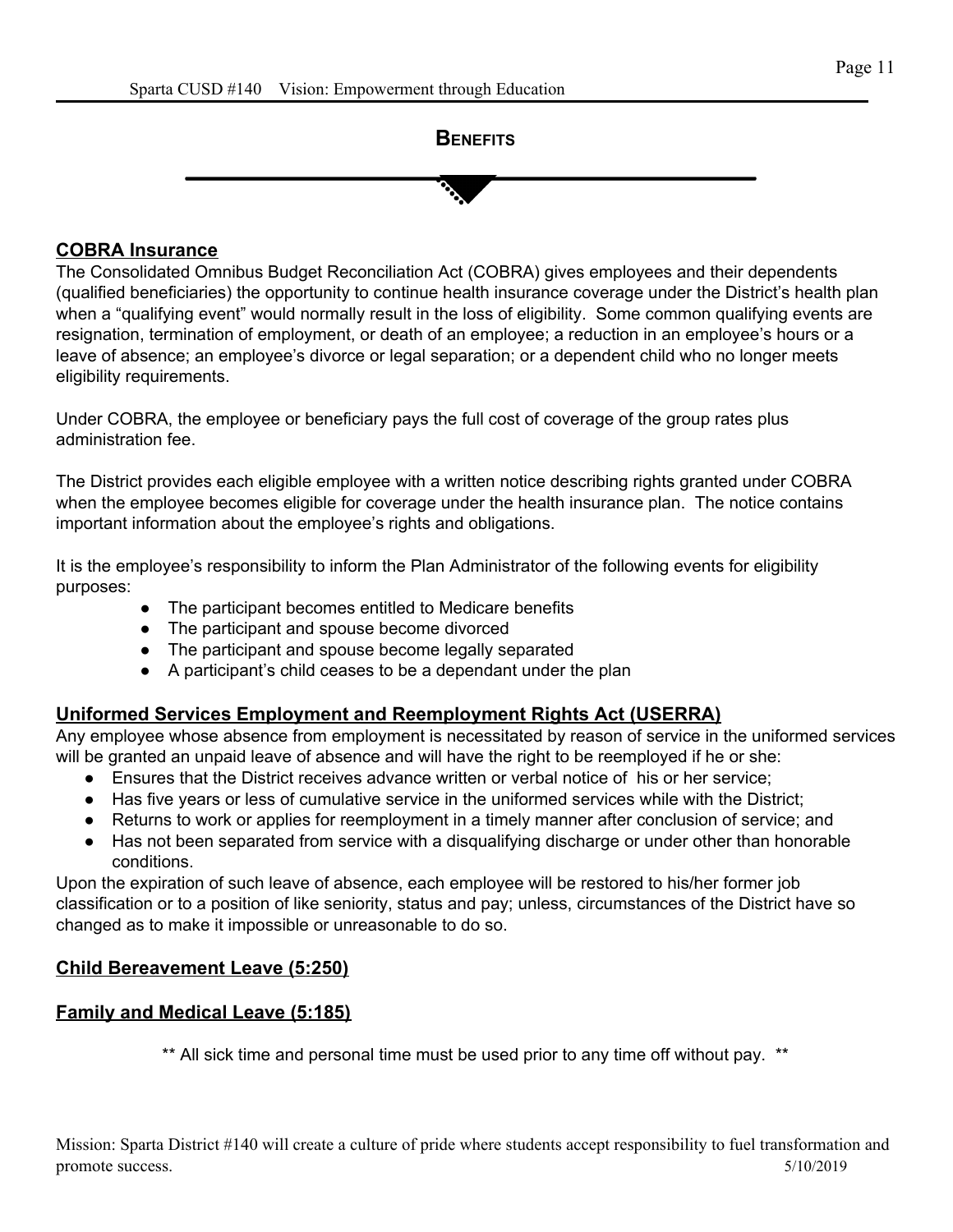#### **Victims' Economic Security and Safety Act**

#### Leave Description

In accordance with the Victims' Economic Security and Safety Act ("VESSA"), the District will provide employees up to 12 weeks unpaid leave per rolling year for an employee who is a victim of domestic or sexual violence or has a family or household member who is a victim of domestic or sexual violence whose interests are not adverse to the employee as it relates to the domestic or sexual violence. Unpaid leave from work may be taken to address domestic or sexual violence by:

- 1. Seeking medical attention for, or recovering from, physical or psychological injuries caused by domestic or sexual violence to the employee or the employee's family or household member;
- 2. Obtaining services from a victim services organization for the employee or the employee's family or household member;
- 3. Obtaining psychological or other counseling for the employee or the employee's family or household member;
- 4. Participating in safety planning, temporarily or permanently relocating, or taking other actions to increase the safety of the employee or the employee's family or household member from future domestic or sexual violence or ensure economic security; or
- 5. Seeking legal assistance or remedies to ensure the health and safety of the employee or the employee's family or household member, including preparing for or participating in any civil or criminal legal proceeding related to or derived from domestic or sexual violence.

\* "Family or household member" is defined as a spouse, parent, son, daughter, other person related by blood or by present or prior marriage, other person who shares a relationship through a son or daughter, and persons jointly residing in the same household.

Employees are entitled to take unpaid leave that exceeds the unpaid leave time allowed under, or is in addition to the unpaid leave time permitted by, the federal Family and Medical Leave Act of 1993.

An employee may elect to substitute any earned vacation time, sick leave, or other paid or unpaid leave the employee is entitled toward the 12-week period allowed for any approved leave of absence pursuant to this policy.

#### Requesting Leave

Any employee who desires a leave of absence pursuant to this policy must complete, sign, and submit an application for leave of absence to his or her immediate supervisor. The employee shall provide the District with at least 48 hours notice in advance of the employee's intention to take the leave unless providing such notice is not practicable.

#### **Certification**

Every application for Leave of Absence pursuant to this policy must include a sworn certification by the employee that: (1) the employee or the employee's family or household member is a victim of domestic or sexual violence; and (2) the leave is for one of the purposes enumerated in the above paragraph. In addition, the employee must provide the following documents to the District within a reasonable time: (1) documentation from an employee, agent, or volunteer of a victim services organization, an attorney, a member of the clergy, or a medical or other professional from whom the employee or the employee's family or household member has sought assistance in addressing domestic or sexual violence and the effects of the violence; (2) a police or court record; or (3) other corroborating evidence.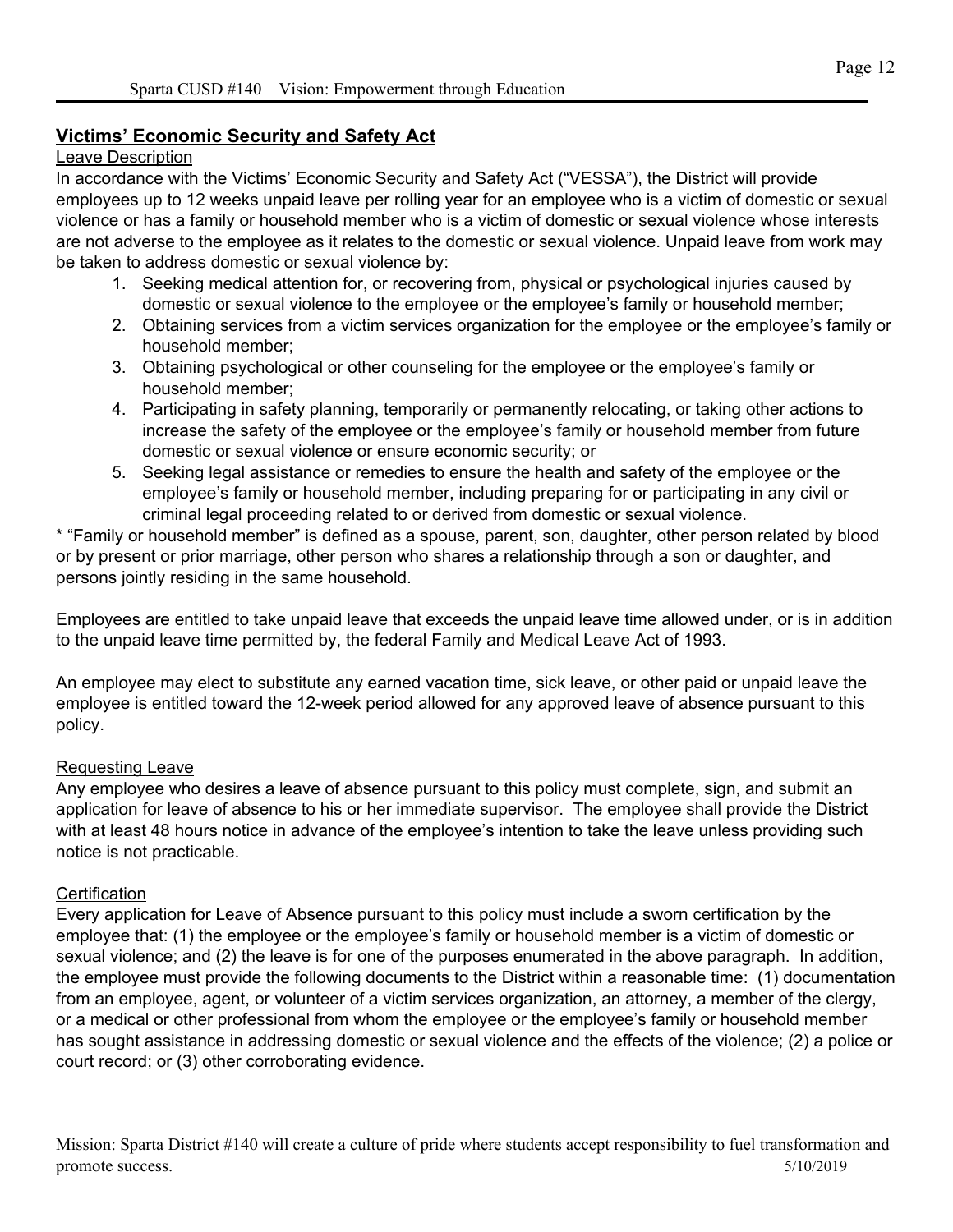#### Conditions of Leave

The following conditions apply to a leave of absence pursuant to this policy:

- 1. In its discretion, the District may require an employee taking approved leave of absence to periodically report on his or her status and intention to return to work.
- 2. An employee taking a leave of absence may not engage in other work or employment during the leave of absence. If an employee engages in other work or employment during the leave of absence, the employee will be considered to have violated the terms of the leave of absence, and to have voluntarily terminated his or her employment with the District.
- 3. If an employee is granted a leave of absence on an intermittent basis or on a reduced schedule basis, the District may require the employee to temporarily transfer to an alternative position that accommodates the employee's recurring absences or part-time schedule.

#### Continuation of Health Benefits

During VESSA leave, employees are entitled to continuation of health benefits that would have been provided if they were working. Any share of health plan premiums being paid by the employee before taking the leave, must continue to be paid by the employee during the leave. The District may recover the premium that the District paid for maintaining coverage for the employee and the employee's family or household member under the health plan during any period of VESSA leave if:

- 1. The employee fails to return from leave after the period of leave to which the employee is entitled has expired; and
- 2. The employee fails to return to work for a reason other than;
	- I. The continuation, recurrence, or onset of domestic or sexual violence that entitles the employee to leave pursuant to this policy; or
	- II. Other circumstances beyond the control of the employee.

Any employee who fails to return to work for a reason listed in 2(I) or (II) must provide to the District, within a reasonable time, a sworn certification by the employee that the employee is unable to return to work because of that reason and (1) documentation from an employee, agent, or volunteer of a victim services organization, an attorney, a member of the clergy, or a medical or other professional from whom the employee or the employee's family or household member has sought assistance in addressing domestic or sexual violence and the effects of the violence; (2) a police or court record; or (3) other corroborating evidence.

#### Return to Work

An employee returning from VESSA leave will be restored to the position of employment held by the employee when the leave commenced, or to an equivalent position with equivalent employment benefits, pay, and other terms and conditions or employment.

#### **General Rules Of Conduct**

To assure orderly operations and provide the best possible work environment, the District expects employees to follow rules of conduct, performance, and attendance. This will protect the interests of all employees and the District.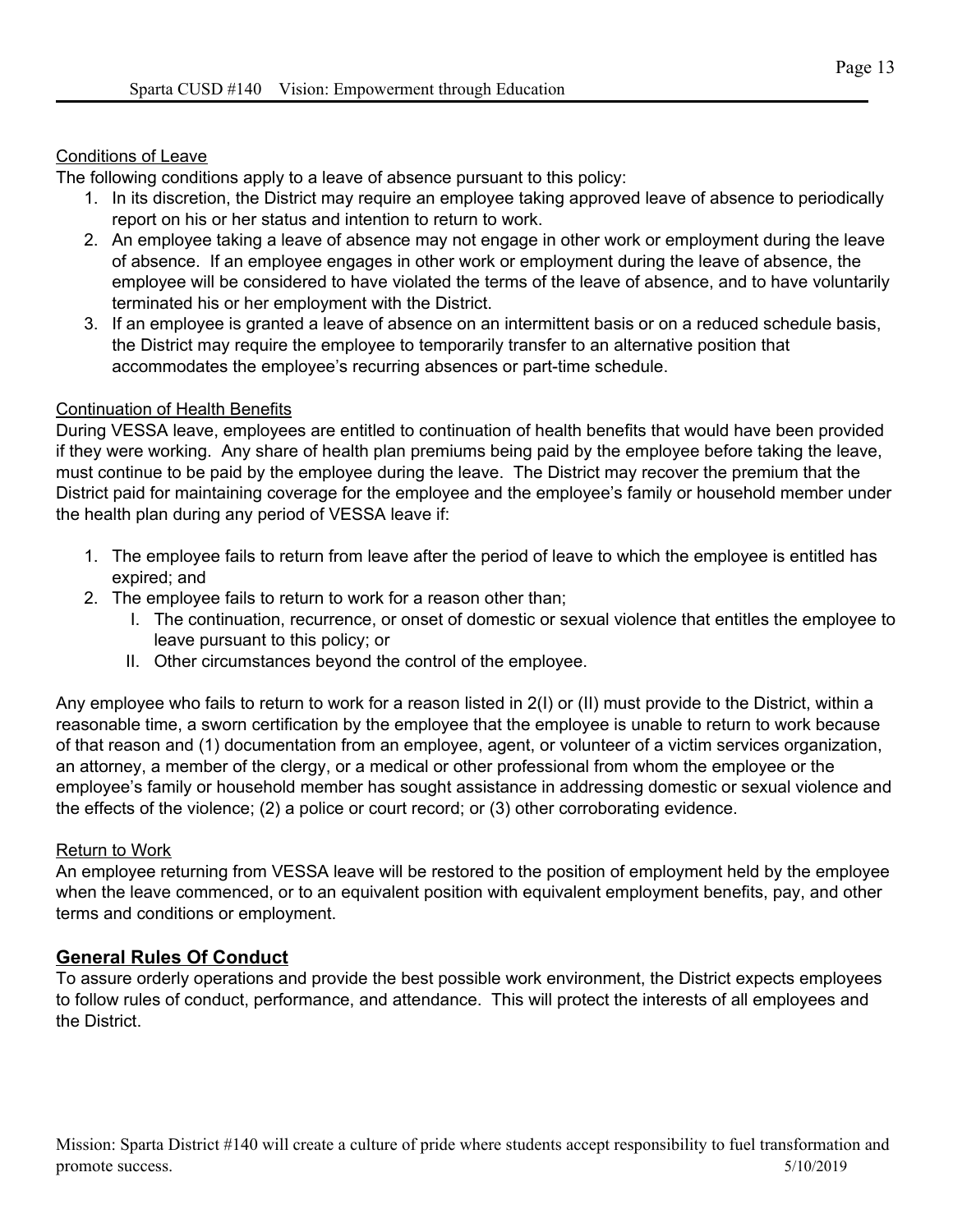For the guidance of all employees, listed below are some rules of conduct, performance and attendance. Violation of any of these rules may result in disciplinary action, including discharge, at the District's discretion. This list is by way of illustration only and should not be deemed to limit the Districts right to discipline or discharge for other reasons not specifically listed.

The following acts are prohibited and constitute violations of District Rules of Conduct.

- 1. Possession of any dangerous weapon or explosive device while on District property.
- 2. Reporting to work under the influence of, or introducing, possessing, or using on District property, any intoxicating or controlled substance (including drug paraphernalia) not prescribed by a licensed physician. Employees with prescription drugs, which could impair motor function, must advise their administrator when first reporting for work after receiving such a prescription.
- 3. Fighting with, threatening, intimidating, coercing, physically abusing or interfering with another employee or persons doing business with the District.
- 4. Taking or receiving, without authorization, goods, materials, equipment or property belonging to the District, employees, or persons doing business with the District.
- 5. Practicing or promoting discrimination against or harassment of another employee or group of employees on the basis of race, color, national origin, sex, sexual orientation, age, religion, or disability.
- 6. Willful destruction of property, including but not limited to falsification of report(s); employment application; tallies; data; time card(s); commission of deliberate error; concealment of such acts committed by employee or others.
- 7. Insubordination (refusal to carry out administrator's instructions). Using profane or abusive language or displaying the abusive conduct toward an employee or person.
- 8. Participation or instigation of horseplay, scuffling, pranks, and/or otherwise creating a disturbance in the workplace.
- 9. Committing any felony or misdemeanor crimes as prohibited by federal, state, or local laws or failure to report unlawful conduct to the appropriate administrator immediately.
- 10. Transaction of personal business, including telephone calls, during working hours (excluding lunch) without consent of an administrator.
- 11. Use of seatbelt is required while riding in or operating a District vehicle on public roads.
- 12. Negligent work performance, concealment or failure to report errors, which may result in economic damage or adverse conditions.
- 13. Sleeping during working time.
- 14. Failure to report an accident or injury to the appropriate administrator.
- 15. Excessive employee absenteeism or tardiness or failure to notify of absence or tardiness within an hour of the scheduled work time.
- 16. Leaving District premises during working hours without permission. Unauthorized entrance on District property during non-working hours.
- 17. Working in an unsafe manner or violating District safety policies and procedures.
- 18. Falsification of employee applications.
- 19. Improper use of sick leave or unpaid personal leave.
- 20. Unauthorized use of District equipment.
- 21. Making modifications in equipment or buildings including heating, cooling, electrical, water or sewer systems unless authorized by job descriptions or supervisors.
- 22. Unauthorized possession or use of District keys, keycards, or access fobs, including master keys.
- 23. Bringing personally owned equipment or furniture to school without advance written authorization from the building administration. If permission is granted, the District assumes no liability for lost, damaged, or stolen personal property.

Mission: Sparta District #140 will create a culture of pride where students accept responsibility to fuel transformation and promote success. 5/10/2019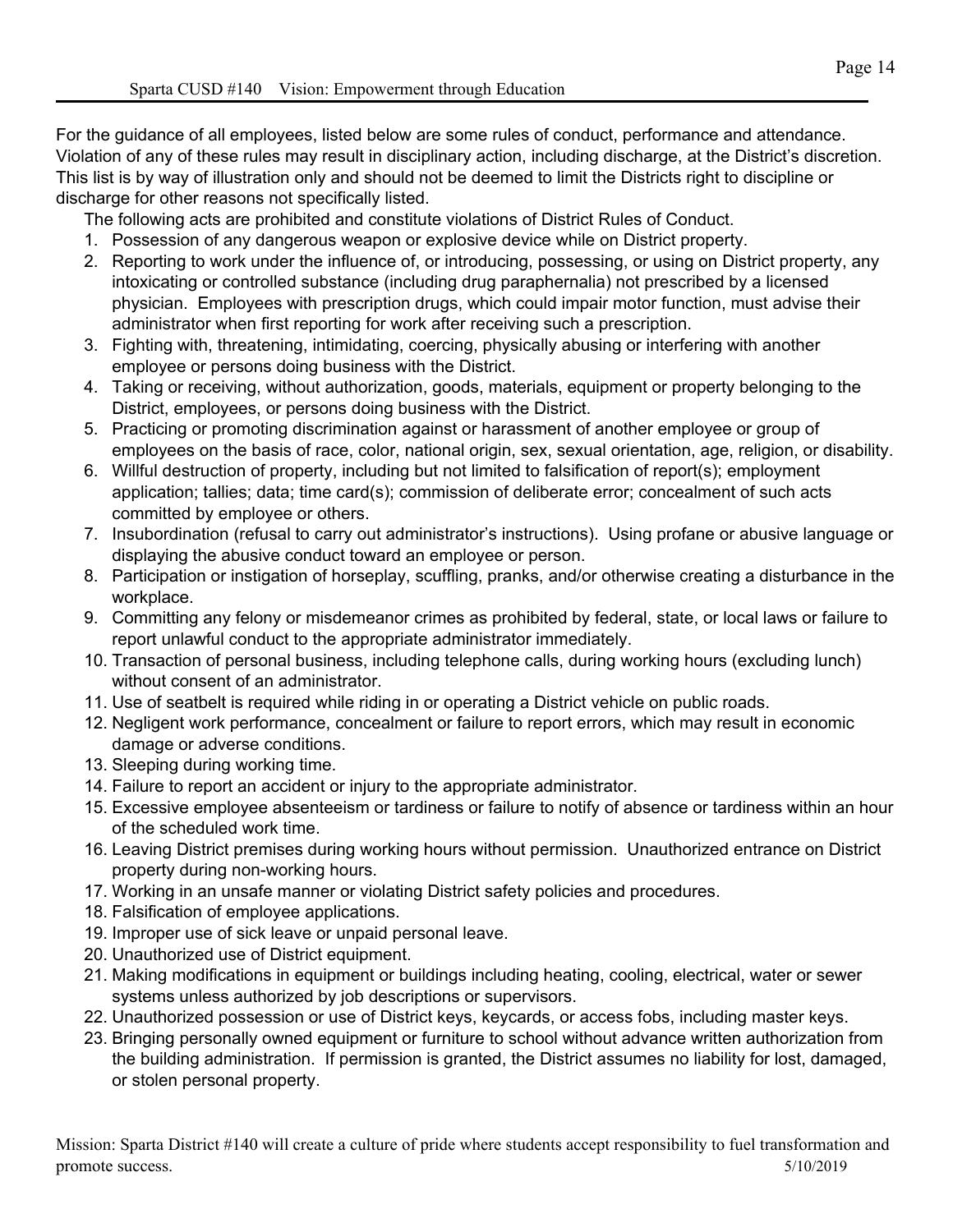- 24. Promoting the services, products, ideologies (political, religious, or organizational), or goals of non-school organizations, exclusive of educational goals.
- 25. Failing to be truthful to the Board of Education or the administration in regard to matters relating to employment or directly related to the employee's work duties.
- 26. Falsifying documents, or creating documents, which are substantially misleading.
- 27. Making false claims for insurance or any other benefit.
- 28. Misrepresenting to any other person the extent of her or his job authority, or purport to act on behalf of the District when not authorized to do so.
- 29. Incurring expenses or entering into contracts on behalf of the District without the authority to do so.
- 30. Failure to conduct oneself in a safe manner at all times. Failure to read, understand and apply all safety instructions related to procedures or equipment, or defeating or attempting to defeat any safety device.
- 31. Working under the influence of any intoxicating liquor or illegal drug; concealing or maintaining any intoxicating liquor or illegal drug in or on any school property or at any school sponsored event; working while bearing the odor of alcohol or illegal drugs.
- 32. Engaging in acts that are dangerous to property, health, safety, or welfare of the District, students, other employees, or the general public. This rule shall not be deemed violated by accidental acts that are not intended by the employee, but the employee shall act with prudence and ordinary caution at all times.
- 33. Engaging in activities during non-school hours that intentionally cause injury or harm or attempt to cause injury or harm to other employees, children, their property, or the District or its property. Any employee who has been convicted of any felony offense or who has committed any criminal acts involving substantial risk of harm to other persons or property may be unsuitable for school employment and is subject to discharge, at the discretion of the Board.
- 34. Bringing onto school property or to any school activity firearms, ammunition, explosives, fireworks, or other substances or devices likely or capable of causing harm to persons or property.
- 35. Failure to report to the direct supervisor any damaged or broken equipment or other school property in his or her assigned area of responsibility.
- 36. The loss of driving rights or privileges for any position requiring a current driver's license shall be cause for dismissal. The employee must advise the District of lost driving privileges.
- 37. Failure to maintain or the loss of any certificate, license, or other document issued by any governmental entity or office necessary or required for the employee's position shall be cause for dismissal.
- 38. Failure to promptly deposit, report or account for any funds, gate receipts, or other money or property of the District, students, or others coming into the employee's hands as a result of the employee's work, responsibilities, duties, or employment.
- 39. Unauthorized use, retaining without authorization, or stealing money or property of students, other employees, or others.
- 40. Release, disclosure, or granting access to information found in any student record except in the exercise of job responsibilities, or when such disclosure would constitute a violation of the Illinois School Student Records Act or the Family Educational Rights and Privacy Act. Employees may seek clarification of their responsibilities under this rule from their immediate supervisor.
- 41. Release, disclosure, or granting access to information found in any employee file or disclosure of confidential information about other employees without advance authorization from a supervisor. Employees may seek clarification of their responsibilities under this rule from their immediate supervisor.
- 42. Educational support employees shall not discipline students except as authorized by job description.

Mission: Sparta District #140 will create a culture of pride where students accept responsibility to fuel transformation and promote success. 5/10/2019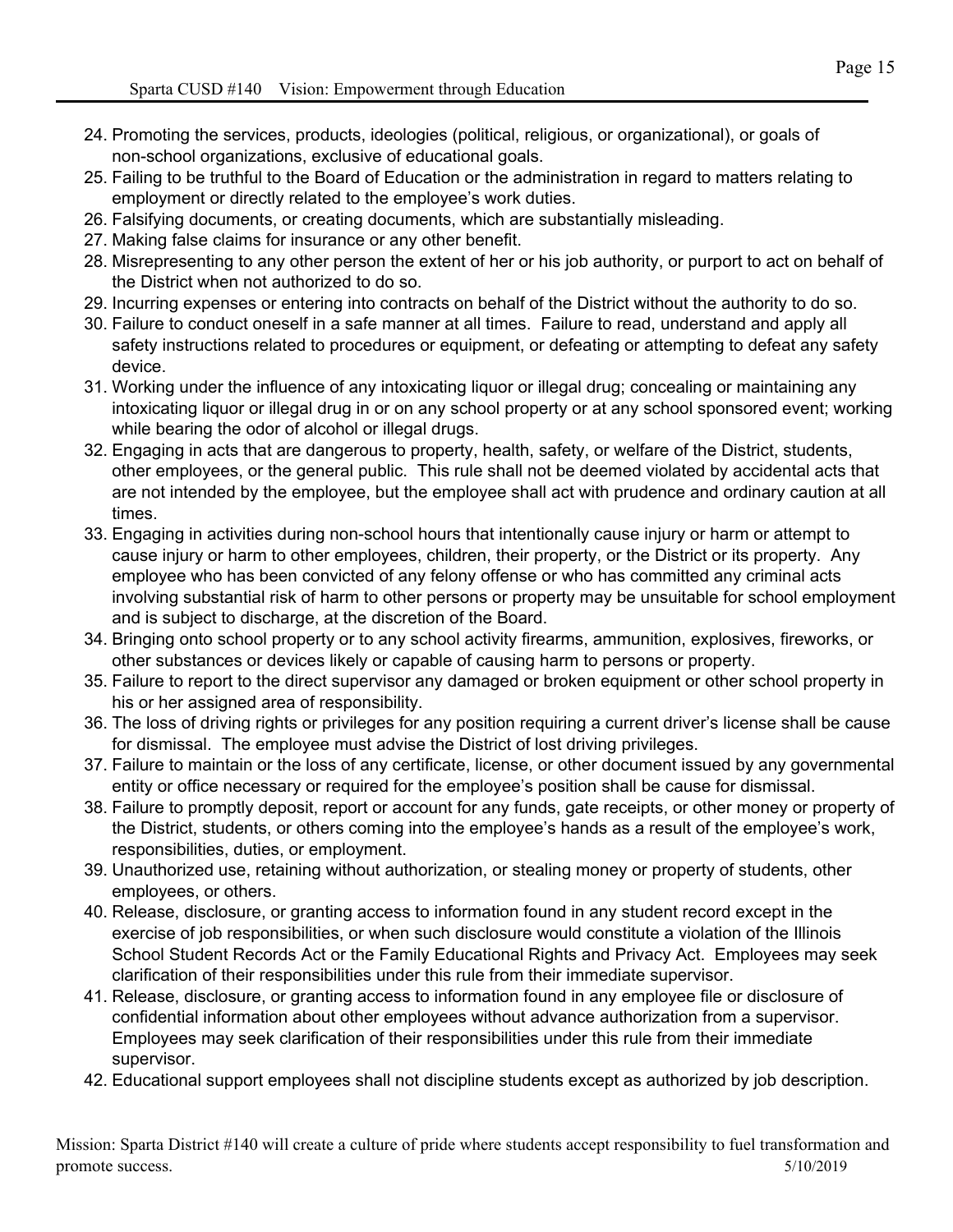- 43. Fighting and physical altercations of all kinds. Employees may take reasonable steps to protect themselves from physical violence and may reasonably restrain a student to protect the employee, another employee, other students, or District property.
- 44. Engaging in any behavior while at school, at its sponsored events, or during work hours, which constitutes gross disrespect for the property or rights of others including but not limited to insensitive remarks about another person's race, color, religion, creed, national origin, sex, age, ancestry, or marital status. Such remarks will result in employee discipline.
- 45. Using profanity when speaking to parents or students, or address other employees utilizing profanity.
- 46. Engaging in any sexual or romantic relationship with any student. Employees shall not make sexually suggestive remarks or engage in sexual conduct or acts on or towards students. Employees shall not illegally discriminate against students on the basis of the student's sex. Employees shall personally report evidence of any such activity to the Superintendent. No employee shall instruct or dissuade another employee from making such a report.
- 47. Making unwelcome sexual advances toward or request sexual favors from other employees. Engaging in verbal or physical conduct or communication of a sexual nature which constitutes sexual harassment or otherwise creates an intimidating, hostile, or offensive work environment.
- 48. Aide, solicit or engage any student, or any employee in any activity that is illegal or immoral. Employees shall personally report evidence of illegal or immoral activity to the Superintendent.
- 49. Conviction of any felony offense involving dishonesty or violence, or that would have precluded an employee's initial employment as a matter of law irrespective of the jurisdiction, shall be cause for dismissal.
- 50. Willfully refusing to obey written or oral instructions of the immediate supervisor, a member of the administrative staff.
- 51. Willfully refusing to obey the policies, rules and regulations of the Board of Education or attempt to violate the Board of Education policy, rule or regulation.
- 52. Willful behavior that interrupts the orderly process of school affairs.
- 53. Repeated minor incidents of misbehavior may be cause for discharge, if other disciplinary measures have failed to deter misconduct.
- 54. To knowingly surrender or deliver a child to a person other than the child's parents (or in the case of divorce, the custodial parent) or other guardian, without the approval from the parent, legal guardian, or the building principal. No employee shall intentionally surrender or deliver a child to a person who is prohibited such contact by an Order of Protection, or other Order of Court
- 55. Failure to personally report evidence of child abuse to the DCFS Hotline. No employee shall instruct or dissuade another employee from making such a report. The employee shall notify the building principal that a report was made.
- 56. Outside employment that may interfere with the performance of job duties.
- 57. Accepting unauthorized rebates, gifts, gratuities, premiums or promotional materials from suppliers for personal use or gain.
- 58. Utilizing District computers, networks or Internet access to view, obtain, or download any pornographic or sexually explicit material.
- 59. Failing to maintain strict confidentiality of passwords or other security techniques or accessing any computer, network, server, or other information thereon that the employee is not authorized to access.
- 60. Violation of any copyright, including, but not limited to copyright in software, information, music, data or other material obtained over the Internet.